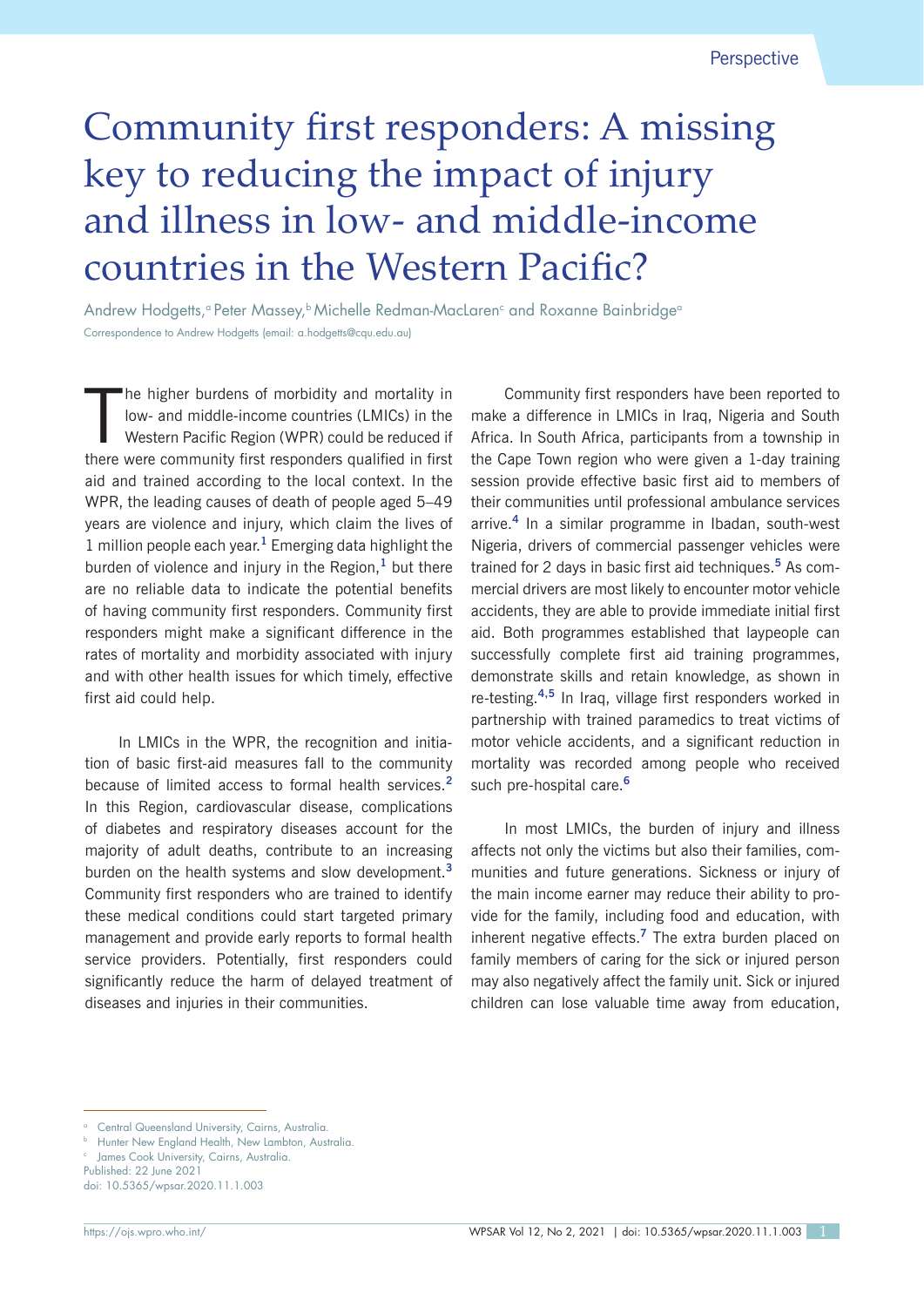affecting their future, which in turn can negatively affect the family unit and the community. Trained community first responders could reduce this burden.

Additional benefits of community first responders stem from their intimate knowledge of the culture, assets and needs of the community. An example is the work of community rangers in the Treaty Village Resilience Program in Papua New Guinea.**<sup>8</sup>** The rangers work with local nurses to deliver health and nutrition programmes and provide birthing assistance. All rangers complete first aid training and collaborate with villages to deliver projects to improve health, including water and sanitation.

Not only must community first responders understand the culture and needs of communities, but the community must trust the first responder programme and its participants. Trust in community first responders was a key factor in a study in the United Republic of Tanzania of the perceptions of trauma patients to the introduction of community first responders.**<sup>9</sup>** Family members and neighbours were trusted most to deliver first aid, and taxi drivers and police officers were considered the least trustworthy. Members of religious groups were also identified as a potential source of first responders, but this recommendation was not tested. Trust in community first responders is poorly understood in the WPR.

Community first responders can also monitor and report important diseases in communities, as evidenced in a recent outbreak of Ebola virus disease in West Africa. Contact tracing and reporting of early symptoms at district and local levels by community and religious leaders helped to identify and contain the outbreak in some communities.**<sup>10</sup>** Community and religious leaders also disseminated information and improved community cooperation in reporting disease presentations.**<sup>10</sup>** This experience shows the importance of local training and capacity-building and of tailoring programmes to the local context.**<sup>11</sup>**

High-income countries in the WPR, such as Australia, have a responsibility to support LMICs in improving their health systems and training community first responders as they move towards achievement of the

Sustainable Development Goals.**<sup>12</sup>** The potential of locally designed and developed community first responder programmes to reduce the burden of injury and illness in the WPR is untapped. A first step could be to work with local communities to understand how best to conduct training that is culturally relevant, acceptable and effective. If lives are to be saved and disability reduced, LMICs in the Region must find ways to provide effective training for community first responders, systems to sustain training and monitoring and optimal incorporation of social and cultural contexts into training.

## *Acknowledgement*

Andrew Hodgetts would like to acknowledge his colleagues in Vanuatu for their invaluable insights and teaching about life and the delivery of health care in Vanuatu.

### *Conflict of interest*

All authors declare no conflicts of interest.

### *Funding*

No funding to declare.

#### **References**

- 1. Regional action plan for violence and injury prevention in the Western Pacific: 2016–2020. Manila: WHO Regional Office for the Western Pacific; 2016. Available from: https://apps.who.int/iris/ handle/10665/208322, accessed 26 April 2021.
- 2. Understanding health labour markets in the Western Pacific Region. Manila: WHO Regional Office for the Western Pacific; 2014. Available from: https://apps.who.int/iris/handle/10665/208140, accessed 26 April 2021.
- 3. Noncommunicable diseases in the Western Pacific Region: a profile. Manila: WHO Regional Office for the Western Pacific; 2012. Available from: https://apps.who.int/iris/handle/10665/207510, accessed 26 April 2021.
- 4. Sun JH, Wallis LA. The emergency first aid responder system model: using community members to assist life-threatening emergencies in violent, developing areas of need. Emerg Med J. 2012;29(8):673– 8. doi:10.1136/emermed-2011-200271 pmid:22011973
- 5. Olumide AO, Asuzu MC, Kale OO. Effect of first aid education on first aid knowledge and skills of commercial drivers in south west Nigeria. Prehosp Disaster Med. 2015;30(6):579–85. doi:10.1017/ S1049023X15005282 pmid:26507384
- 6. Murad MK, Issa DB, Mustafa FM, Hassan HO, Husum H. Prehospital trauma system reduces mortality in severe trauma: a controlled study of road traffic casualties in Iraq. Prehosp Disaster Med. 2012;27(1):36–41. doi:10.1017/S1049023X11006819 pmid:22591929